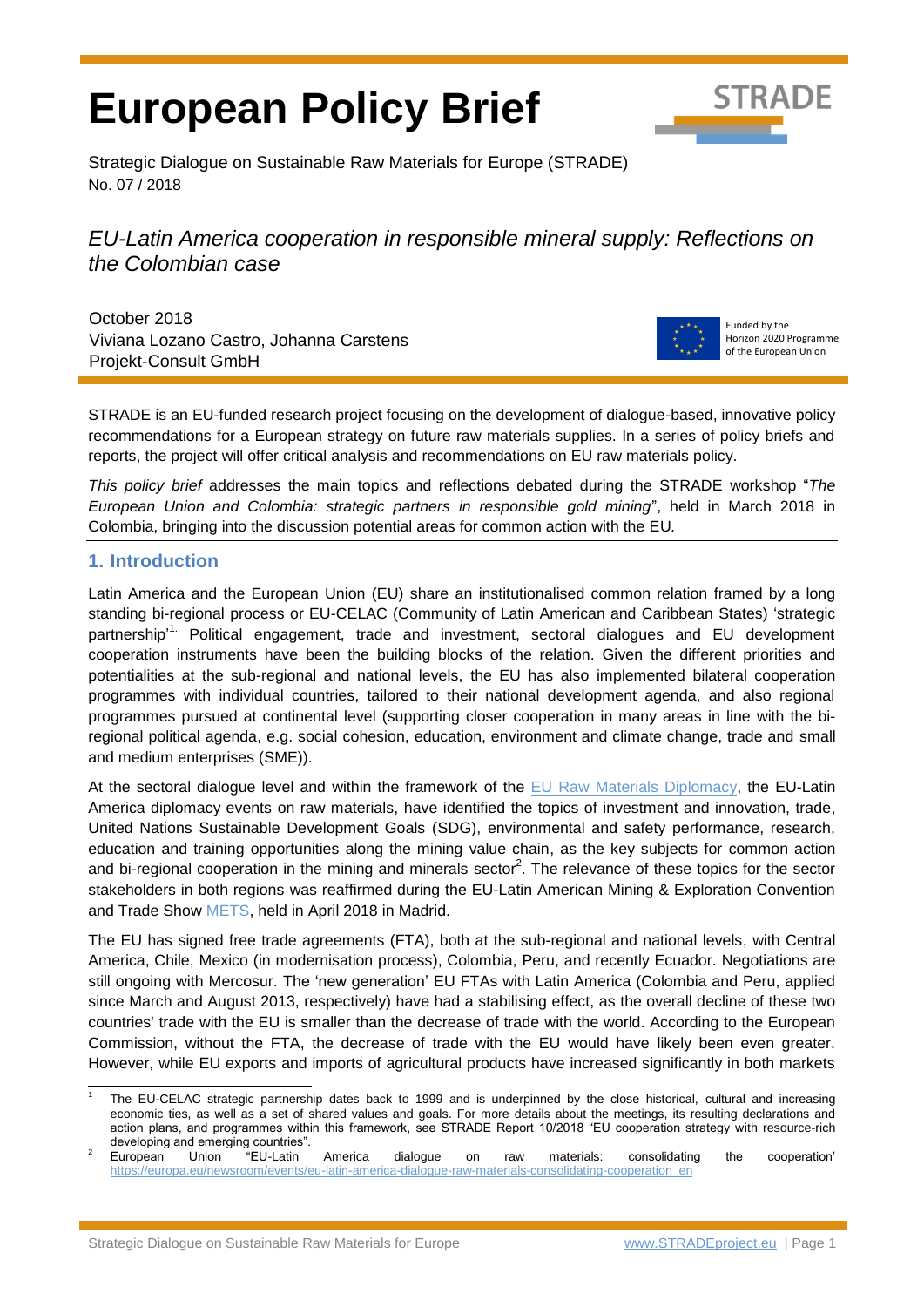since the application of the FTA, imports of raw materials and minerals from both Colombia and Peru have decreased<sup>3</sup>. Latin America remains yet the most significant EU trade partner in mineral raw materials and metals, playing a major role as a source of indirect imports.<sup>4</sup>

At the higher bi-regional political dialogue level, the reaffirmation of cooperation efforts addressing illegal trade in mining products – as an effort for fighting transnational organized crime, was recently brought onto the agenda<sup>5</sup>. A second mining-related provision added to this agenda is the identification of areas of common interest for cooperation on earth observation and earth sciences in multilateral fora and in the framework of the [Copernicus programme](http://www.copernicus.eu/)<sup>6</sup>, which is indeed particularly relevant given Latin America's position as the most attractive exploration destination worldwide<sup>7</sup>, furthermore earth observation has the potential to help monitor, among others, illegal mining activities, contributing to the first pinpointed element.

An analysis of Latin American mining policies and national development plans revealed that the following topics are predominant: Participation of the population, in particular in the decision-making process, responsible mining and sustainable development, access to finance and investment, and adaptation/simplification of the regulatory framework<sup>8</sup>. However, it must be recognised that Latin American countries have different approaches to mining and the role they attribute to the sector as an agent of national growth and development. Brazil, Chile, Peru, Colombia and Argentina regard the mining and mineral sector to varying degrees - as a driver of national development from a liberal perspective, promoting its competitiveness, productivity and attractiveness for (foreign) investment <sup>9</sup>.

Given its relevance for many Latin American countries<sup>10</sup>, artisanal and small-scale mining (ASM) and related social and environmental challenges are acknowledged and form part of many of the region's evoked priorities and areas for potential common action with the EU, both at the bi-regional and national levels<sup>11</sup>. Responsible sourcing is one of these and it is in line with the EUs concerns and initiatives on the matter, such as the recently adopted Conflict Minerals Regulation (EU CMR) that will fully enter into force in 2021.

With the aim of providing a space for discussion and reflection on some of the most relevant issues on the EU-Latin America agenda in the mining and minerals sector, with a specific focus on responsible sourcing and the possible implications of the EU CMR in the region, and especially in Colombia, where the postconflict situation makes its possible impact very likely, STRADE, in collaboration with the European Union Delegation in Colombia, organized the workshop "*The European Union and Colombia: strategic partners in responsible gold mining*" in March 2018 in Bogotá.

More specifically, the multi-stakeholder<sup>12</sup> workshop sought to better understand internal and external responsible sourcing initiatives and efforts – including due diligence and certification schemes and their application in the country -, especially with a view to the future implementation of the EU CMR. The topics of

<sup>&</sup>lt;sup>3</sup> Report from the European Commission to the European Parliament, the Council, the European Economic and Social Committee and the Committee of the Regions on the implementation of Free Trade Agreements. 11/2017

<https://ec.europa.eu/transparency/regdoc/rep/1/2017/EN/COM-2017-654-F1-EN-MAIN-PART-1.PDF>

<sup>&</sup>lt;sup>4</sup> Policy Brief No. 2/2017 "EU raw material import flows - acknowledging non-EU environmental and social footprints"

<sup>5</sup> Declaration resulting from the EU-CELAC Ministerial meeting on 16-17th July 2018 in Brussels "Building bridges and strengthening our partnership to face global challenges'

<sup>6</sup> Copernicus has the potential to serve as an instrument for Latin American geological surveys to monitor mine sites, illegal activities, environmental impact, distribution of elements/heavy metals in the earth, analyse land use conflicts, among others (STRADE Report 10/2018 "EU cooperation strategy with resource-rich developing and emerging countries")

<sup>7</sup> STRADE Policy Brief 05/2018 ["Latin America's Policy Priorities on Mining and Sustainable Development, and Opportunities for EU](http://stradeproject.eu/fileadmin/user_upload/pdf/STRADE_PB_LATAM_policy.pdf)  [Cooperation"](http://stradeproject.eu/fileadmin/user_upload/pdf/STRADE_PB_LATAM_policy.pdf)

<sup>8</sup> Policy Brief No. 08 / 2017 "Aligning EU cooperation with resource-rich developing and emerging countries' needs – key elements for creating win-win partnerships and a strategy for sustainable mineral supply "

<sup>9</sup> For further details see Policy Brief No. 05/2018: [Latin America's Policy Priorities on Mining and Sustainable Development, and](http://stradeproject.eu/fileadmin/user_upload/pdf/STRADE_PB_LATAM_policy.pdf)  [Opportunities for EU Cooperation.](http://stradeproject.eu/fileadmin/user_upload/pdf/STRADE_PB_LATAM_policy.pdf)

<sup>10</sup> 1.4 million ASM operators are estimated in 19 Latin American countries, and in Colombia for instance it represents around 72 per cent of the country's total gold production (ILO, 1999; Artisanal and Small-scale Mining Knowledge Sharing Archive, 2017 in *Global trends in Artisanal and small-scale mining : a review of key numbers and issues* [https://www.iisd.org/sites/default/files/publications/igf-asm-global-trends.pdf\)](https://www.iisd.org/sites/default/files/publications/igf-asm-global-trends.pdf)

<sup>11</sup> For further details see STRADE Policy Brief 09/2017: [The ASM Sector and its Importance for EU Cooperation with Resource-Rich](http://stradeproject.eu/fileadmin/user_upload/pdf/STRADE_PB09-2017_ASM_and_EU-cooperation.pdf)  [Developing and Emerging Countries;](http://stradeproject.eu/fileadmin/user_upload/pdf/STRADE_PB09-2017_ASM_and_EU-cooperation.pdf) STRADE Report 03/2018: [Successful implementation of conflict mineral certification and due](http://stradeproject.eu/fileadmin/user_upload/pdf/STRADE_Report_D4.19_Due_Diligence_Certification.pdf)  [diligence schemes and the European Union's role: lessons learned for responsible mineral supply](http://stradeproject.eu/fileadmin/user_upload/pdf/STRADE_Report_D4.19_Due_Diligence_Certification.pdf)

<sup>&</sup>lt;sup>12</sup> The workshop participants included representatives from the Colombian public sector, private large-scale mining (LSM) and ASM sectors, civil society organisations (CSO), independent institutions and academia.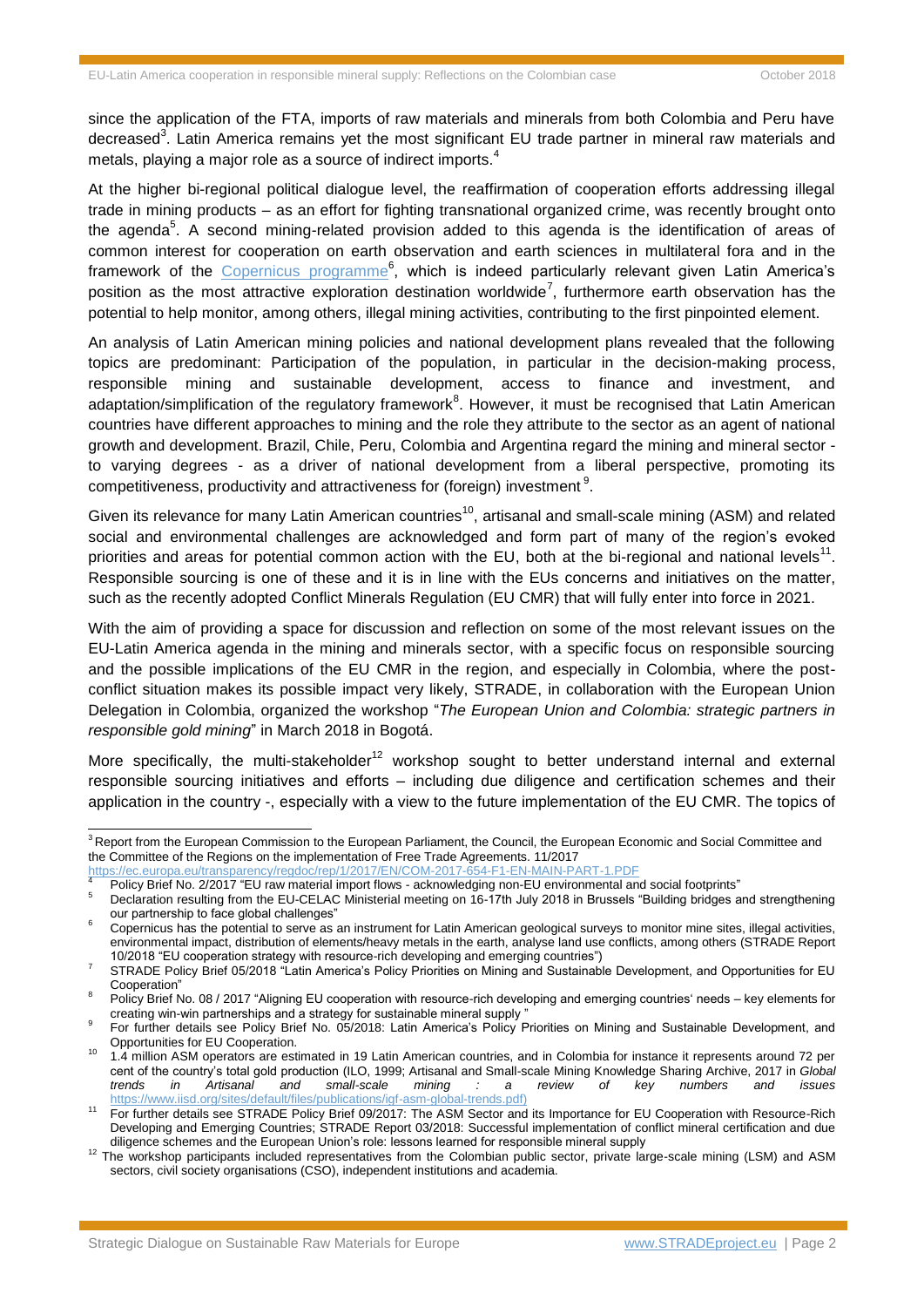attraction of responsible investments and community consultation mechanisms (i.e. prior and popular consultations) were addressed given their relevance in the current context of the mining sector in Colombia, in line with the priority sector issues indicated at the regional and bi-regional levels. The workshop also sought to feed the discussion on a sustainable and mutually beneficial cooperation between the European Union and Latin America in the sector, outlining opportunities for common action in the areas addressed. The workshop counted on some regional perspectives for sharing of experiences and best practices<sup>13</sup>.

This Policy Brief will address the main topics and reflections debated during the workshop, bringing into the discussion potential areas for common action with the EU. Some key concepts and definitions will be recalled or provided beforehand. New developments and a renewed debate on the issue of prior and popular consultations will be indicated and considered when addressing the workshop discussion on the matter.

## **2. The EU CMR and its possible impact in Latin American countries**

The EU CMR<sup>14</sup> is based on the principles set forth in the OECD Due Diligence Guidance for Responsible Supply Chains (DDG) and requires importers to follow its five-step framework and its main goal is to 'enable the development of *secure, transparent and verifiable supply chains of minerals* and to ensure, facilitate and promote the *responsible importation* into the EU of minerals and metals from conflict-affected and high-risk areas (CAHRAs) without contributing to armed conflict and associated human rights abuses<sup>,15</sup>. In brief, selected EU importers<sup>16</sup> of tin, tantalum and tungsten their ores, and gold have to comply with, and report on, supply chain due diligence obligations if the minerals originate from CAHRAs.

CAHRAs are the 'areas in a state of armed conflict or fragile post-conflict; witnessing weak or non-existing governance and security and widespread and systematic violations of international law'. In August 2018 the EU published the Recommendation 2018/1149, which provided guidelines to help enterprises identify CAHRAs, including a general explanation of the key elements of definition (state of armed conflict, fragile post conflict areas, and failed states) and an indicative list of open source information<sup>17</sup>. In addition, a group of external experts will be commissioned by the EC to provide an indicative and non-exhaustive list of conflict-affected and high-risk areas.

Given its current context of transition after more than half a century of internal conflict and the important role illegal mining played in the financing of illegal armed groups<sup>18</sup>, Colombia will be most probably concerned by the Regulation effects. On the basis of the above-mentioned identification guidelines, not only Colombia, but also other countries in the region (e.g., Mexico, Venezuela, Peru, Brazil) will most likely be within the scope of the EU CMR.

As the EU CMR regulates importers, not countries, the potential impact on Latin American CAHRAs is indirect, but nonetheless relevant, as EU companies must be able to demonstrate responsible sourcing throughout the whole supply chain, including mines, producers and traders in the upstream, as well as smelters and refiners - usually pinpointed as 'bottlenecks' (OECD, 2018) - in the midstream.

Consequently, interested parties raised the issue of accompanying measures for ASM producers in CAHRAs with great interest during the workshop, emphasising the need for the impacts of the EU CMR to be projected and monitored from the outset, and for measures to be put in place in the potentially affected regions or countries, before the effective implementation of the Regulation, in order to allow time to prepare.

 $13$  Workshop agenda available at (in Spanish):

<http://ec.europa.eu/transparency/regexpert/index.cfm?do=groupDetail.groupMeetingDoc&docid=12290>

<sup>&</sup>lt;sup>14</sup> For details on the EU CMR see STRADE Report 03/2018: Successful implementation of conflict mineral certification and due diligence schemes and the European Union's role: lessons learned for responsible mineral supply

<sup>15</sup> Regulation (EU) 2017/821 of the European Parliament and of the Council of 17 May 2017 laying down supply chain due diligence

obligations for Union importers of tin, tantalum and tungsten, their ores, and gold originating from conflict-affected and high-risk areas  $16$  It will be mandatory for EU importers when volumes exceed specific limits (EU Parliament sets the yearly limits at 100 kg gold per year).

<sup>&</sup>lt;sup>17</sup> European Commission Recommendation 2018/1149 https://eur-lex.europa.eu/legal [content/EN/TXT/PDF/?uri=CELEX:32018H1149&from=EN](https://eur-lex.europa.eu/legal%20content/EN/TXT/PDF/?uri=CELEX:32018H1149&from=EN)

<sup>&</sup>lt;sup>18</sup> To August 2017, in a post-peace agreement scenario with the FARC, illegal gold mining reported revenues for illegal armed groups of between US\$ 55,925,136 and US\$111,850,273. Güiza, Leonardo (2018) Colombian mining observatory OCMI, Rosario University.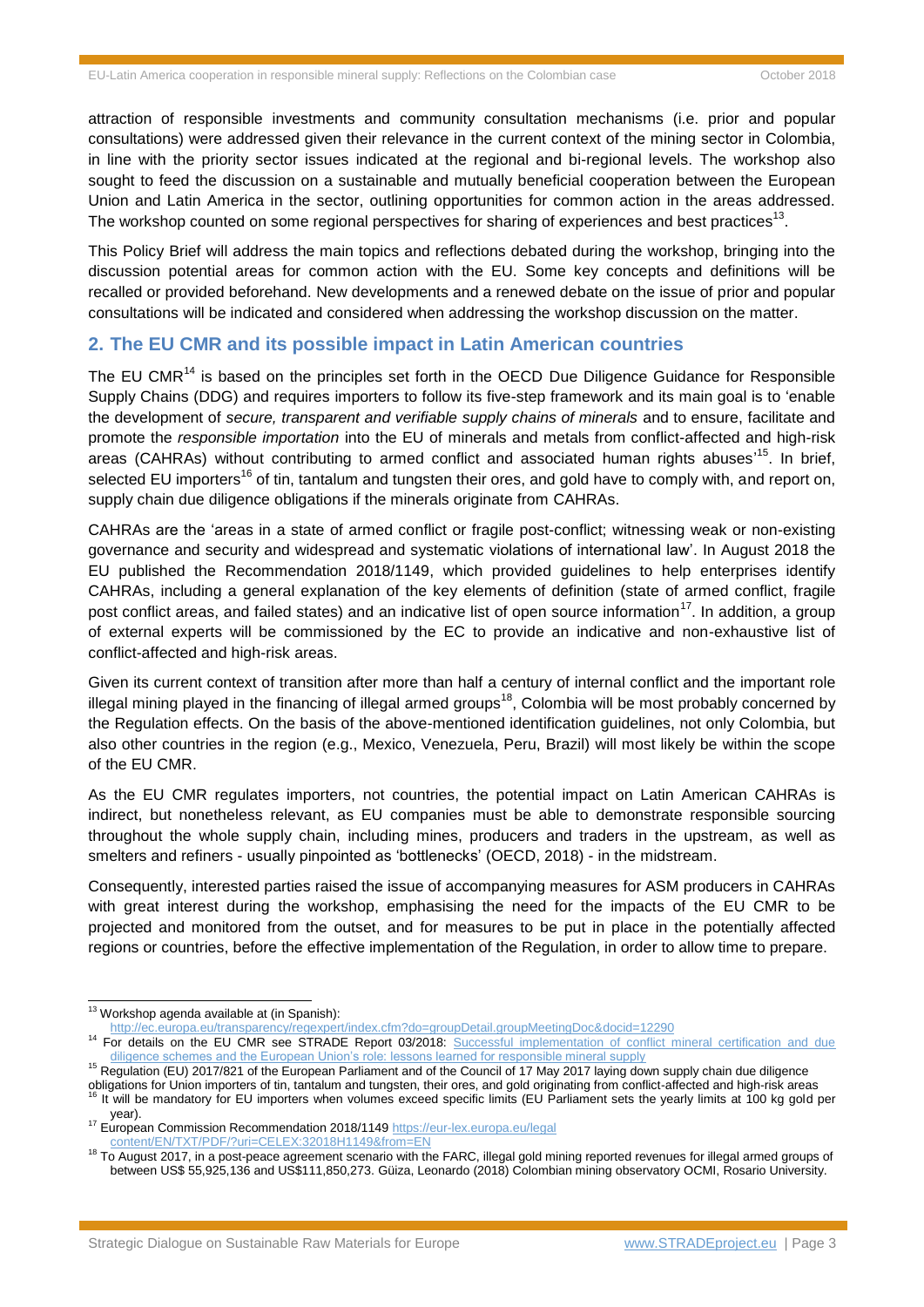From the EU side, it was reminded that the regulation is not intended to 'block' the import of minerals, but to secure it at the legal level. Responsible sourcing in general and the proper implementation of due diligence approaches in Latin America, and notably in the CAHRAs, thus represents an opportunity for both regions. For example, for the Colombian gold sector, the focus on the EU regulation will mean, inter alia, that more police and customs investigations into gold will be launched, as well as that major refineries will have to agree to be audited against responsible sourcing requirements and in general an opportunity will be created to attract investment.

Several actions related to responsible and ethical supply – due diligence and 'premium standards' initiatives - converge in the Colombian mining sector. A look at the state of these initiatives and government actions in this area allows for the identification of challenges and areas of potential action, with a view to integrate possible accompanying measures promoting compliance with the EU CMR in third countries.

#### 2.1. Alignment with internal policies and implementation of the OECD DDG in Colombia

Colombian authorities have progressively implemented and readapted measures for increasing mining and mineral supply chain sustainability, including, in a broad sense, the creation of autonomous agencies aiming at improving the efficiency of the licensing processes by ensuring compliance with sustainable standards<sup>19</sup>. However, after just a few years, one of these agencies, the National Environmental Licensing Authority (ANLA), has been the subject of controversy, due notably to the acceleration of the licensing process, not giving enough time to carry out serious studies on the impacts that a large project can have. The national controlling organisation has also questioned the agency management. $^{20}$ 

With the intention of enhancing transparency in the sector, the national government has issued several provisions since 2015.This included the categorization and recognition of artisanal miners who extract ore from tailings as subsistence miners (then considered as authorized mining operators) $^{21}$  as well as the request to smelters and traders to demonstrate the legal origin of the product. This means, they can only purchase their products from mining operators and traders who are duly registered in the mineral commerce registry system (RUCOM) managed by the National Mining Agency.

As part of the RUCOM's processes miners must produce a 'Certificate of origin<sup>122</sup> to certify the licit provenance of the mineral. Despite the system's aim, it initially led to the massive legalisation of illegal gold and money laundering due to the lack of a control system and legal loopholes<sup>23</sup>. Modifications were recently implemented attempting to correct these perverse effects, including the establishment of commercialization quotas and imposition of the tax registry (RUT) for commercialization to subsistence miners, as a strategy for prior identification of taxation. It is too early to assess the effect of the amendments, although some of these provisions come along with potential negative externalities, e.g., the requirement for artisanal miners to be included in the tax registry may be a deterrent for formalization. Furthermore, fundamentally these measures do not take into account another key problem of RUCOM, that is that the fact that the National Mining Agency does not have the capacity (personnel) to go and collect data on the ground to confirm whether or not a mineral comes from where it was declared to originate.

The OECD has supported the strengthening of the RUCOM system in Colombia, backing the implementation of the DDG, especially through recommendations to introduce background checks, cross-referencing judicial and law enforcement records and enhanced background checks when gold producing or trading entities are based in, or potentially sourcing gold from, high-risk areas.

 $\overline{19}$ <sup>19</sup> ANLA (National Environmental Licensing Authority) and ANM (National Mining Agency)

<sup>20</sup> Semana Sostenible "*Contraloría cuestiona gestión de la Anla y Corpocesar en proyectos de minería"* (08/2018) https://sostenibilidad.semana.com/medio-ambiente/articulo/contraloria-investiga-a-la-anla-y-corpocesar-por-falta-de-control-amineria-en-cesar/41436

<sup>21</sup> '*Baraqueros' and 'chatarreros'* - artisanal gold miners who extract ore from tailings. According to data from the mining authorities they produce about 60% of the gold that Colombia exports to international markets. Subsistence miners are considered authorized mining operators, then all gold coming from these producers is assumed legal.

<sup>&</sup>lt;sup>22</sup> All authorized mining operators must issue certificates of origin, except for Subsistence Miners, in which case, must issue a "Declaration of Production", each time they sell minerals to dealers or authorized consumers. This Declaration requires the Single Tax Registry (RUT). Presidential Decree No. 1102, 27 June 2017.

<sup>23</sup> For further information (in Spanish) see Verdad Abierta "'Barequeros' y 'chatarreros', entre criminales y la DIAN", March 2017 <https://verdadabierta.com/barequeros-y-chatarreros-entre-criminales-y-la-dian/> March 2016.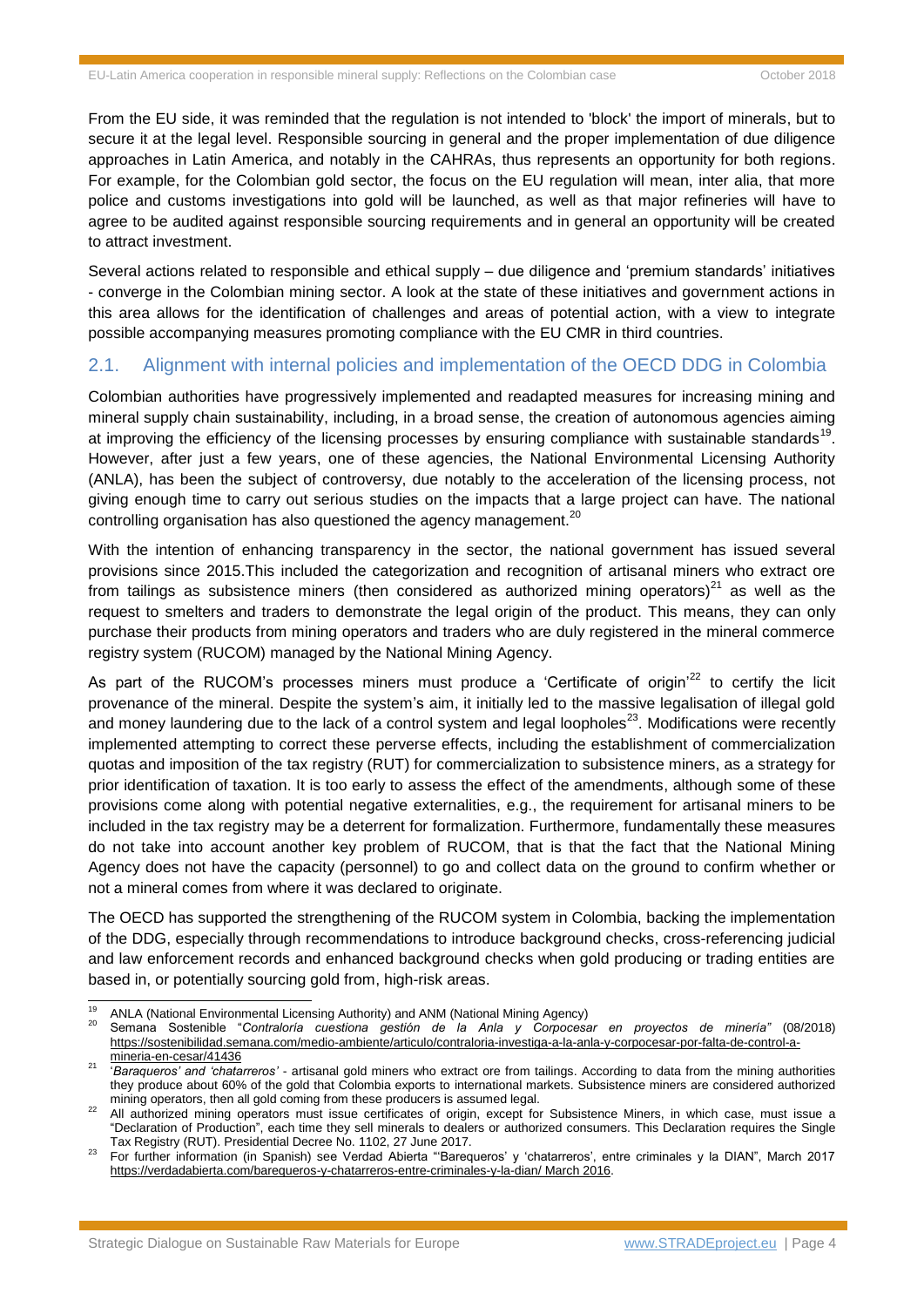In the same vein, the imminent accession of Colombia to the OECD is a key incentive - and a requirement for the continued improvement of practices and alignment of its legislation, policies and practices to OECD standards, including the observance of the OECD DDG<sup>24</sup>. There is a common understanding that ensuring the integrity of global supply chains will not only reduce the source of financing for armed groups, but above all will lead to transparent supply chains and increased consumer confidence, which in turn will maximize the value of global mineral value chains. Nevertheless, there is not enough capacity on the ground to reach successful implementation, calling for additional support in that regard.

The extent of the risks confirms these shortcomings, notably when it comes to the gold supply chain, as underlined by OECD representatives working on DDG implementation in Colombia during the workshop. For example:<sup>25</sup>

- Colombia's illicit mining industry generates about \$2.4 billion a year.
- Despite the country's efforts to control the trade, about 80 percent of Colombia's gold is being mined illegally, without permits or even basic environmental precautions, authorities say.
- On paper, Colombia exports more gold than it actually produces. While large-scale, legal mining operations unearthed eight tons of gold in 2016, according to the Colombian Mining Association, the country exported 64 tons worldwide, much of it to the United States.
- Since 2014, the police unit has destroved or seized more than 400 pieces of heavy machinery, including 142 in the first nine months of 2017. But the illegal mining operations are never gone for long.
- In February, the unit spent weeks attacking sites along the Atrato River in north-western Colombia, destroying more than 47 backhoes and other machinery and seizing cash and gold worth more than \$18 million.

Other OECD support activities to Colombia include capacity building on OECD Due Diligence and EU CMR: Workshops with relevant government agencies and industry associations; train the trainer approach with civil society and mining community organisations; technical support to customs authorities; and mine site monitoring supported locally through multi-stakeholder monitoring committees and provincial monitoring committees formed by local miners, traders, exporters, civil society and local police. This has the potential to enable groups to engage with authorities to share information on risks, express concerns, and provide advice on reform.

Among the main challenges stated by the participants of the workshop for the effective implementation of the OECD DDG and other initiatives for responsible mineral sourcing in the country are: local institutional management and due diligence awareness at the local level; as well as access to information in simplified terms, especially for ASM miners explained.

## 2.2. Other (OECD – DDG aligned) initiatives of responsible mineral supply in Colombia

Other initiatives contributing to responsible mineral supply, aligned with the OECD DDG and supported by international cooperation, converge in the country. Some of them have a sub-regional scope or are based on the positive outcomes of a first implementation in other countries of the region. This is the case, for instance, of the Better Gold Initiative, a public-private partnership of the Swiss State Secretariat for Economic Affairs SECO and the Swiss Better Gold Association, which in its previous phase was implemented in Peru in 2013 and expanded to Colombia and Bolivia in 2017. It aims at connecting the ASM operations directly to Swiss refiners facilitating the gold value chain from the mine to the market, ensuring gold traceability and

<sup>24</sup> [OECD countries agreed on 25 May 2018 to invite Colombia as the 37th member of the Organisation](http://www.oecd.org/newsroom/oecd-countries-agree-to-invite-colombia-as-37th-member.htm) <http://www.oecd.org/newsroom/oecd-countries-agree-to-invite-colombia-as-37th-member.htm>

<sup>25</sup> Jim Wyss & Kyra Gurney, El Nuevo Herald "*El oro sucio es la nueva cocaína en Colombia, y también deja un rastro de sangre*" (01/2018)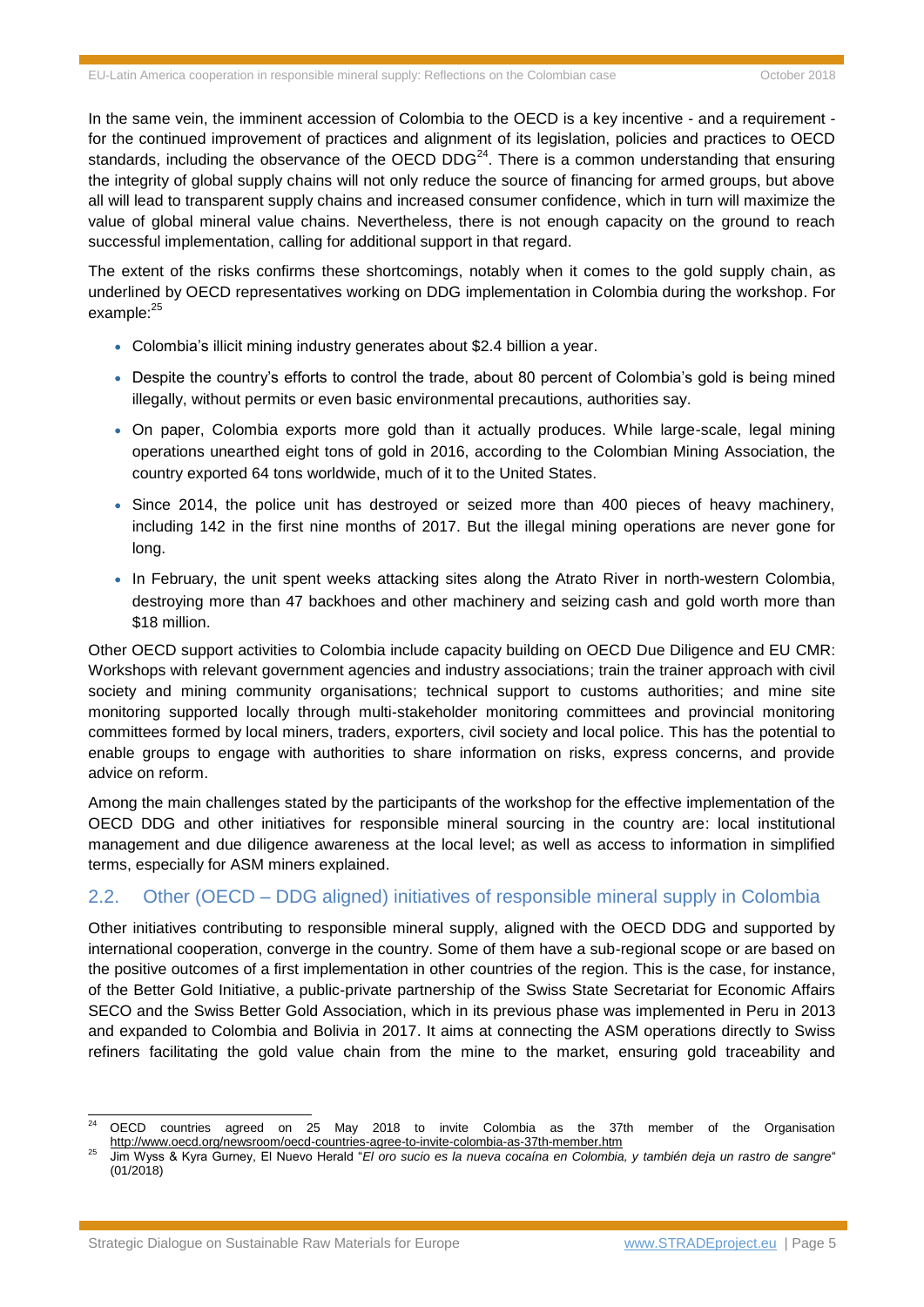transactions transparency<sup>26</sup>. Access to markets via exports facilitation, and especially for ASM miners, was in fact one of the topics raised by the workshop participants as particularly relevant for the promotion of the Colombian and regional mining sectors.

The Code of Risk-mitigation for ASM engaging in Formal Trade (CRAFT Code) was introduced to the workshop as the 'solution to the implementation of the OECD DDG for ASM'. It was developed by the Alliance for Responsible Mining (ARM) and RESOLVE with funding of the European Partnership for Responsible Minerals (EPRM). It is a recently launched global instrument (Progressive Performance Standard for ASM Mineral Producers) to help ASM and the industry demonstrate its eligibility to sell and procure gold in accordance with the OECD DDG and related legislation. A pilot was conducted with a women's mining association in Colombia to prove the feasibility of entering into formal trade through better collective organization and performance. A first version of this Code, which was in a public consultation process at the time of discussion during the workshop, was officially launched in July 2018. Therefore, any assessment is still premature $^{27}$ .

## 2.3. Challenges and needs in relation to due diligence and other responsible sourcing initiatives - Possible common scope for action with the EU?

The following topics were raised and discussed during the workshop as particular areas, for which support is required and might be provided by the EU, through either ODA projects, including EU CMR accompanying measures, or through private sector partnerships. While some areas could be directly supported, others rather call for indirect support through the strengthening of civil society.

- Community monitoring should be strengthened: In the face of the limited presence of the State in mining areas, the communities themselves should support monitoring from the local level. They are also paramount for determining the specific support needed for improving the mechanisms in place, e.g., how to improve RUCOM system? Dynamic community monitoring for certain environmental and social impacts would be a concept worth further exploration and support.
- Compliance with exports administrative requirements, and their full understanding, can be particularly difficult for small operators, even certified ones, as reported by a Fairmined-certified Colombian SSM operator. In the same vein, operators argued the lack of consolidated sources of information on compliance and support. The provisions of the mining code, e.g. on taxation, are very complex. The development of consolidated and easily understandable guides for formalisation and export could be a solution in this respect.
- The implementation of the schemes needs on-site mapping/monitoring of activities and random site visits.
- Technology driven solutions (cleaner mining) for ASM should be more adapted to the specific mines. This is why an in-situ inspection of the mine is needed before deciding on the most adapted technology that can be implemented. Technology should be designed from the site up (taking into account local logistics, availability of energy, infrastructure, alternative activities, local financing, local mineralization, etc..) and not from the top  $-$  i.e. technologies should be designed for specific mines instead of first being developed and then having to look for a suitable mine where it could be implemented.

<sup>&</sup>lt;sup>26</sup> For further information see STRADE Report 03/2018: Successful implementation of conflict mineral certification and due diligence [schemes and the European Union's role: lessons learned for responsible mineral supply](http://stradeproject.eu/fileadmin/user_upload/pdf/STRADE_Report_D4.19_Due_Diligence_Certification.pdf)

<sup>27</sup> Código para la mitigación de Riesgos para la Minería Artesanal y de Pequeña Escala Formando cadenas Transparentes y legales. Further information<http://www.responsiblemines.org/wp-content/uploads/2018/08/2018-07-31-CRAFT-Code-v-1.0-EN.pdf>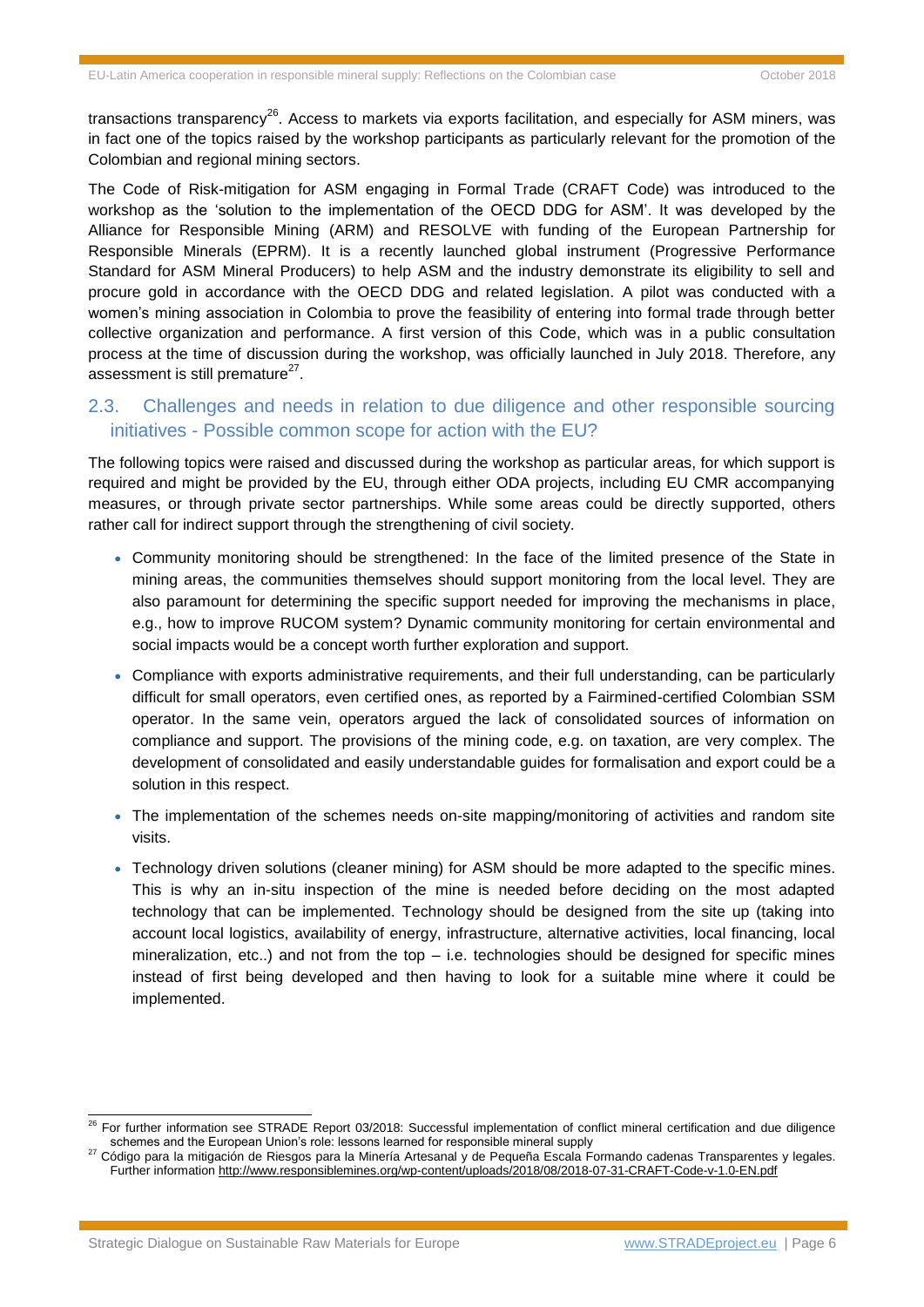Capacity building measures aiming at enhancing awareness of sustainable production are still needed (e.g. consumer demand is so far extremely limited, except for jewellery). Awareness should be increased among industry partners along the whole supply chain<sup>28</sup>

Strategic Dialogue on Sustainable Raw Materials for Europe [www.STRADEproject.eu](http://www.stradeproject.eu/) | Page 7

<sup>&</sup>lt;sup>28</sup> Further information STRADE Policy Brief Policy Brief No. 04/2017 Operational design and implementation experience with due diligence initiatives and certification schemes.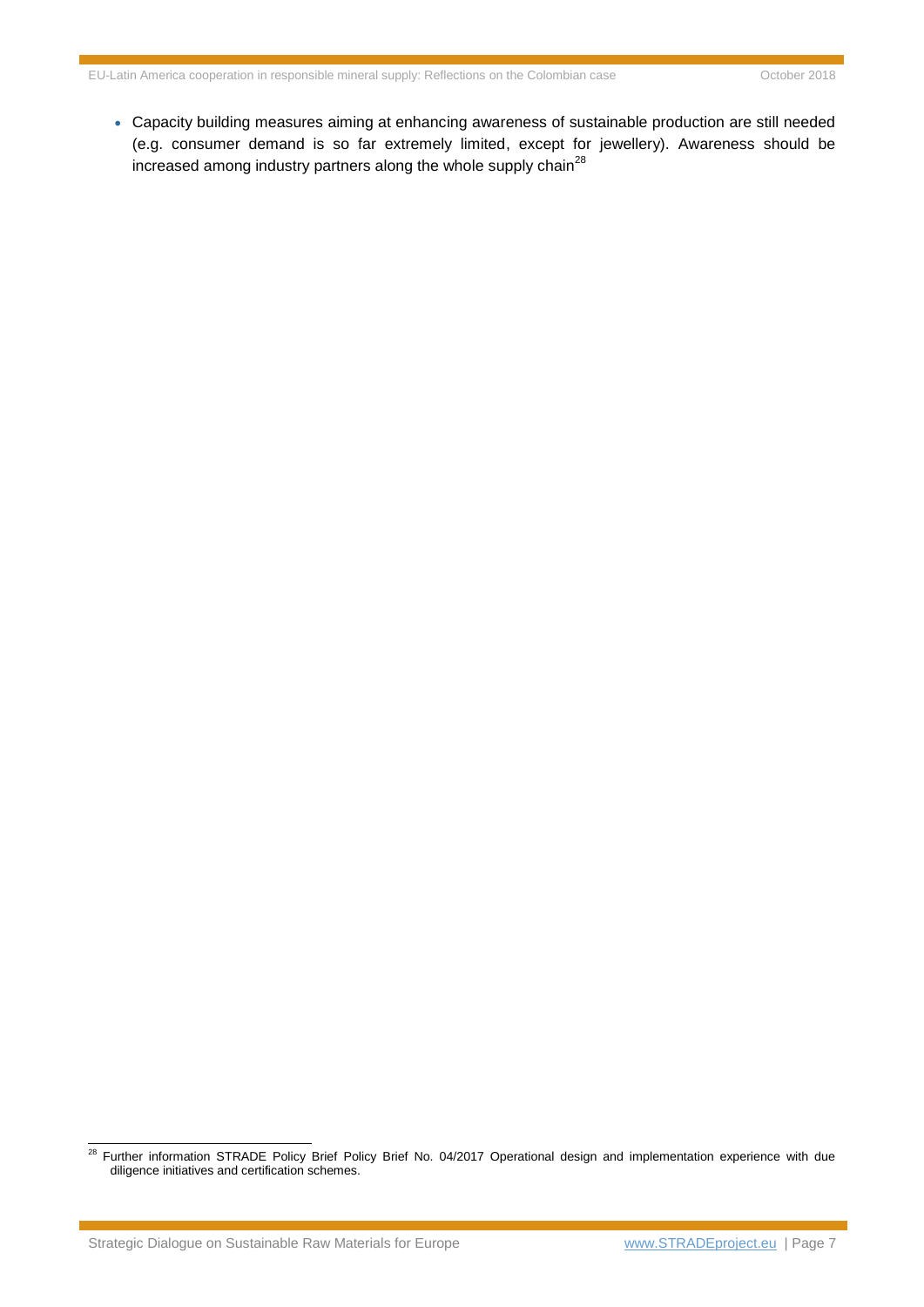### **3. Promotion of responsible investment**

Current trends and emphasis in many Latin American countries are on increasing competitiveness and productivity, while enhancing the transformative role that the mining sector can play<sup>29</sup>. This is the case of Chile, Peru, Colombia and Argentina. This often goes hand in hand with the priority of promoting investment, as highlighted in their national development plans and mining strategies $^{30}$ .

However, competitiveness challenges in the entire region have been evidenced, including in the mining sector. Policy climate and some of the least attractive jurisdictions in the world for mining investment are just an example of these (e.g. Argentinean provinces of Jujuy, Mendoza and Chubut, Guatemala, Bolivia, Venezuela, with the sole exception of Chile which is among the top ten) $^{31}$ . A strategy and related measures favouring investment attraction is thus considered both timely and highly relevant for the region.

For Colombia, investment attraction for the mining sector has been a clear priority as introduced in the country's National Development Plans for 2010-2014 and 2014-2018, and policy, regulatory and institutional reforms to promote and support the mining sector have been carried out in this sense. Concrete potentialities and challenges to the effective investment promotion have been pointed out by the workshop participants, some of them brought up as desired fields of action for the support of /partnerships creation with actors such as the EU.

#### 3.1. Exploration as a focus of investment in the Latin American mining sector

Colombian stakeholders highlighted the potential of exploration, which is seen as an investment target thanks to the recovery of territories that have not been well explored due to the conflict. That is, to encourage exploration by taking advantage of the "peace dividend" $32$ , i.e. the gain of the Colombian economy from the end of the armed conflict since it would allow to reach historically remote areas, formerly dominated by armed groups. It is thus seen as a means of detection of strategic mining areas, e.g., copper, and to get to know the geological potential of the country. Latin America, in general, is relatively unexplored and other countries, such as Argentina have also emphasised the big potential of exploration (e.g., investment in exploration of base metal assets recovered in the second half of 2017 and battery metals, in particular lithium, attracted special attention)<sup>33</sup>.

Despite global contractions in mineral exploration over the past few years, the exploration spending on nonferrous metals amounted to about US\$8.4 billion in 2017 compared with US\$7.3 billion in 2016, being the first annual increase in exploration spending by mining companies after four consecutive years of declining investment. In addition to that, the generally positive trend in metal prices has continued in early 2018 and therefore the overall exploration budget for 2018 can be expected to increase by 15% to 20% from year to year.<sup>34</sup>

This paints a positive picture for investment in exploration which, in the case of EU-Latin American economic relations, has the potential of being boosted by the positive management of existing bilateral partnerships and/or networks (e.g. EU-Latin American and MS partnerships on raw materials, such as Germany's mineral partnerships or the EU-Latin American Mineral Development Network Platform –MDNP).

<sup>32</sup> Santiago Ángel, Colombian Mining Association

<sup>33</sup>World Exploration Trends 2018 (WET) de S&P Global Market Intelligence – PDAC 2018:. <https://pages.marketintelligence.spglobal.com/World-Exploration-Trends-Report-2018-MS.html>

<sup>29</sup> Policy Brief No. 05/2018: [Latin America's Policy Priorities on Mining and Sustainable Development, and Opportunities for EU](http://stradeproject.eu/fileadmin/user_upload/pdf/STRADE_PB_LATAM_policy.pdf)  [Cooperation.](http://stradeproject.eu/fileadmin/user_upload/pdf/STRADE_PB_LATAM_policy.pdf)

<sup>&</sup>lt;sup>30</sup> Policy Brief No. 08 / 2017 "Aligning EU cooperation with resource-rich developing and emerging countries' needs – key elements for creating win-win partnerships and a strategy for sustainable mineral supply "

<sup>31</sup> Reference to the Fraser Institute Mining Competitiveness Report. Available at: [https://www.fraserinstitute.org/studies/annual-survey](https://www.fraserinstitute.org/studies/annual-survey-of-mining-companies-2017)[of-mining-companies-2017](https://www.fraserinstitute.org/studies/annual-survey-of-mining-companies-2017)

<sup>34</sup> World Exploration Trends 2018 (WET) de S&P Global Market Intelligence – PDAC 2018:. <https://pages.marketintelligence.spglobal.com/World-Exploration-Trends-Report-2018-MS.html>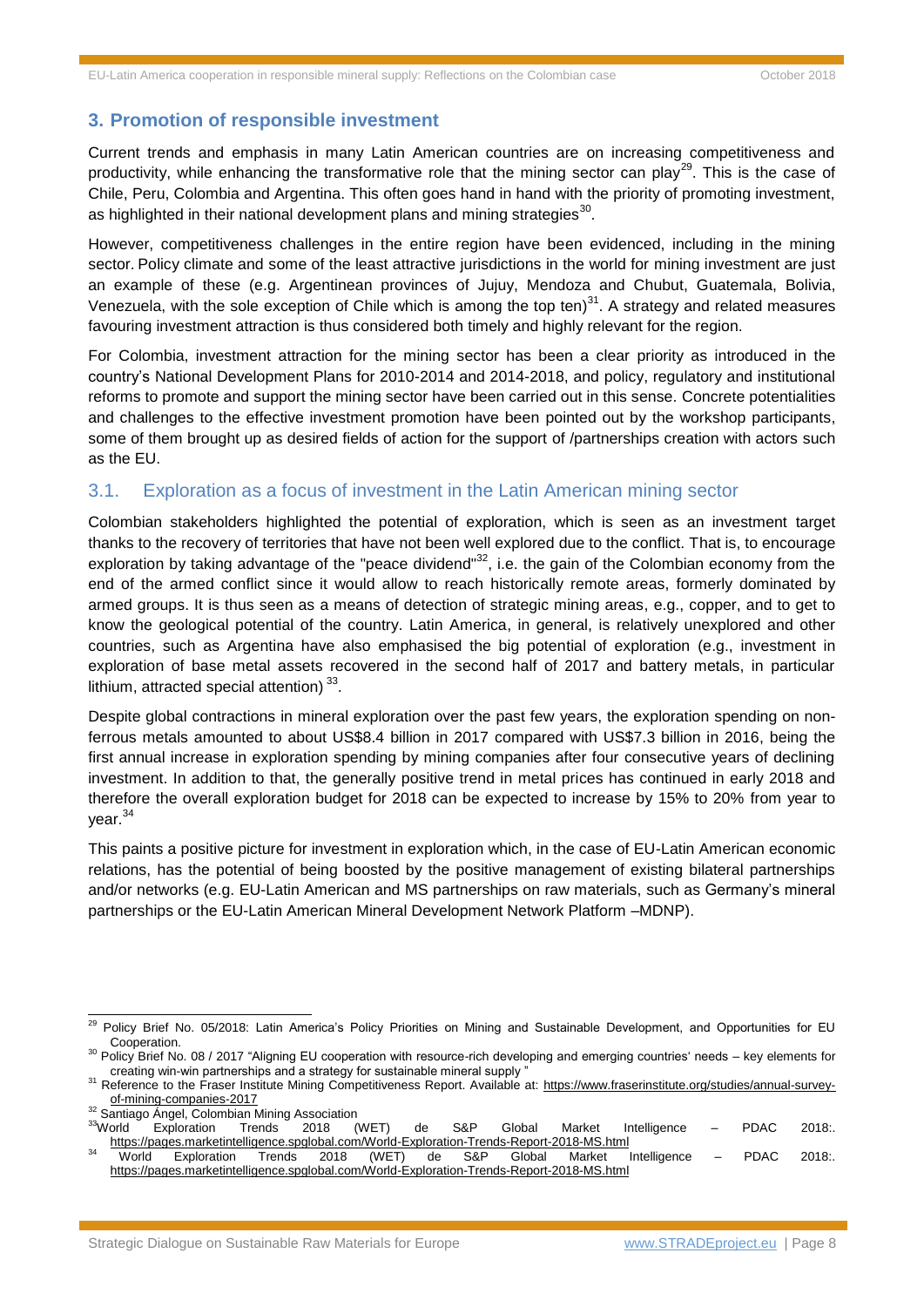The following challenges related to or arising from the promotion of investment in the Colombian context were raised during the workshop:

- The 'maturing process' of mining investments is a long-term and high risk process, which is why the promotion of responsible investment has had very extreme swings in the midst of very complex decisions.
- Awareness-raising on the difference between informality and illegality in mining, and the different terms used to refer to the mining activities, should be improved among the general public in the country. The situation is similar with regards to the difference between exploration and exploitation, which the communities do not seem to clearly understand. This implies teaching about the time to be spent at each stage of the mining cycle, and the uncertainty of success of the exploration process. The sensitization actions have to also consider impacts, jobs, and revenues potentially generated at each step. Not to forget the best practices in monitoring the different types of impacts at each stage of the cycle.
- As awareness of these activities increases, community decisions will become more informed and less politicized, for example when it comes to popular consultations on mining. This was raised as an area in which a bilateral EU cooperation cold be envisaged, combining the sharing of best practices and experience of mining categorization in the EU.
- An increase in mining activity as a result of successful investment attraction entails a challenge in terms of an accurate assessment of environmental impacts. This challenge is particularly visible in Colombia, where environmental authorities granting permits have been questioned for their management (cf. section 3, ANLA) and where there also are problems of effective coordination between authorities at the local and national levels.
- In Colombia, progresses have been made, for instance in the management of mining income; in the extraction of value and legal management of taxation. Difficulties can be however identified when it comes to generating and accessing information –which has been partly improved thanks to the action of the group that is implementing the EITI in Colombia. Information on persons linked to companies and beneficial ownership as well as on the transparency of public officials is still unclear.
- Other main topics of priority in the current Colombian mining sector with the potential to positively impact investment attraction - are an improved territorial planning<sup>35</sup> and a clearer definition and dissemination of soil and subsoil rights.

## **4. Social acceptance of mining: FPIC dynamics and other community involvement initiatives (popular consultations)**

Free, Prior and Informed Consent (FPIC) is the fundamental right that indigenous peoples and other ethnic groups (e.g. afro-descendants in Colombia) have when measures or projects (including mining ones) are to be carried out within their territories, seeking to protect their cultural, social and economic integrity and guarantee the right to participation. It is founded on the Colombian ratification of the ILO Convention N°169 and has been widely applied in the country, though not yet properly regulated by a statutory law. As a consequence, the different interpretations about this necessary instrument have been resolved by judiciary mechanisms (constitutional action). Additionally, there is no census of the communities with constitutional access to this instrument, which is a required input to guarantee its effectiveness.

Given the lack of regulation of this mechanism<sup>36</sup>, Colombia's Ministry of Mines argues that it has led to a situation of 'abuse' evidenced by the increase in the number of consultations, which threatens to curb

<sup>35</sup> Municipalities are required to submit territorial planning maps, but these are only concerned about above-ground uses as the subsoil belongs to the State and its planning should be done by the National Mining Agency, which does not communicate on the matter with the municipalities resulting on parallel and not necessarily aligned territorial management plans.

<sup>36</sup> A bill has been filed in the Colombian Congress, which still needs to be debated and approved.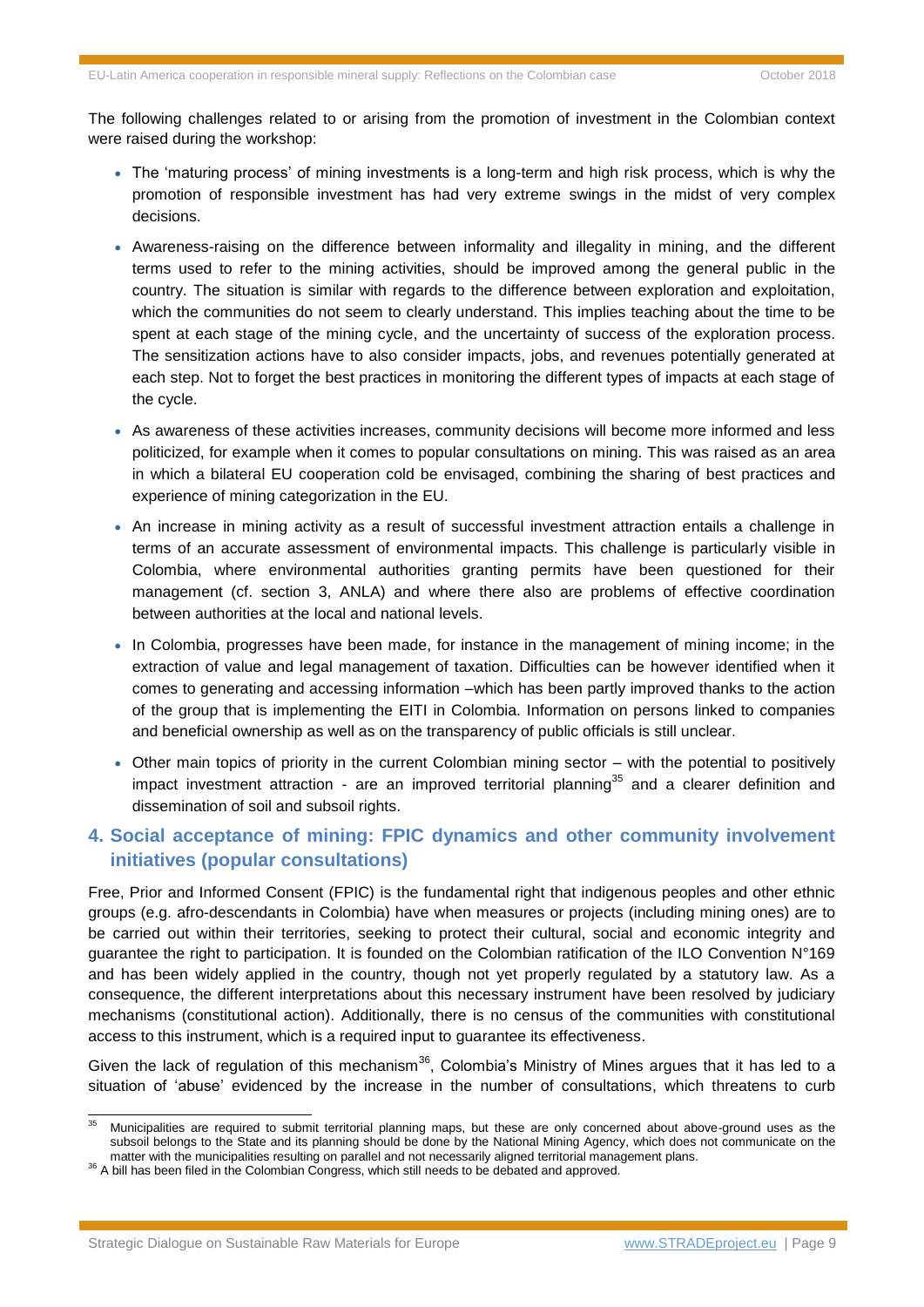important projects for the development of the mining sector and that has indeed created a climate of mistrust.

Compared to other Latin American countries, which also recognize and apply prior consultation and have larger indigenous populations, particularly Chile, Peru and Bolivia, Colombia has carried out more than 4,500 prior consultation processes for 3.5 per cent of the population (recognized as ethnic), while in the other above mentioned countries only 36, 28 and 40 processes have been carried out, respectively<sup>37</sup>. This mismatch is attributed to an 'excessively protector interpretation of the Constitution' and/or a possible abuse of those who intervene in them. However, the organization representing the indigenous peoples of Colombia (ONIC) is clearly against these justifications and argues that the draft law attempting to regulate FPIC is intended to 'arbitrarily stigmatize' the autonomy of indigenous peoples.

Although the issue of FPIC implementation and its regulatory problem is an internal affair, some important considerations that relate to social license and participation mechanisms can be outlined. First, there is no proper register and categorization of indigenous peoples and other ethnic groups, i.e., those effectively covered by the mechanism.

Second, those who cannot be recognised as indigenous or members of ethnic groups lack of consultation mechanisms, including in the environmental license, to oppose mining projects that affect the areas where they reside (even the FPIC is supposed to protect the ethnic and community integrity but not the environment<sup>38</sup>). Unlike Environmental Impact Assessment (EIA), Social Impact Assessment is not mandatory in Colombia, and the former may underestimate or even ignore the impact of mining projects on the local population.

Third, this situation has led to a proliferation of popular consultations on the local level, a direct participatory tool, which guarantees citizens' intervention in a matter of national, departmental, municipal, district or local significance. In 2017, five popular consultations have been carried out in Colombia asking about the development of mining projects and all have resulted in the rejection of the mining projects in question<sup>39.</sup>

Finally, to date, there is controversy regarding the validity, legality and legitimacy of this mechanism of participation at both, the legal and political levels (since the ownership of subsoil resources belongs to the State and territorial entities or local populations would not have competence to decide on their use)<sup>40</sup>. However, the consultations carried out begin to have political repercussions, since in some cases they lead to the mining projects being temporarily halted, modified in their design or even cancelled.

At the time of writing this policy brief, the Colombian Constitutional Court ruled against the validity of popular consultations to block extractive projects and claimed that local communities and entities cannot prohibit these activities through a popular consultation. The Court's decision also asked the Congress to define in the shortest possible time one or more better suited mechanisms of citizen participation and one or more instruments of coordination and nation-territory concurrence<sup>41.</sup>

<sup>37</sup> <sup>37</sup> El Espectador, "Así es el proyecto de ley que busca regular la consulta previa en Colombia", september 2018 [https://www.elespectador.com/noticias/medio-ambiente/asi-es-el-proyecto-de-ley-que-busca-regular-la-consulta-previa-en](https://www.elespectador.com/noticias/medio-ambiente/asi-es-el-proyecto-de-ley-que-busca-regular-la-consulta-previa-en-colombia-articulo-811740)[colombia-articulo-811740](https://www.elespectador.com/noticias/medio-ambiente/asi-es-el-proyecto-de-ley-que-busca-regular-la-consulta-previa-en-colombia-articulo-811740)

<sup>38</sup> The environmental discussion must be separated from those with the communities under FPIC. The first should take place in the framework of the environmental authorities

<sup>39</sup> Semana Sostenible, "*La consulta popular: se la explicamos en tres pasos*", August 2017 https://sostenibilidad.semana.com/impacto/articulo/consulta-popular-explicada-facilmente-en-colombia-en-solo-tres-pasos/38327

<sup>&</sup>lt;sup>40</sup> At the time of writing this policy brief, the Colombian Constitutional Court ruled against the validity of popular consultations to block extractive projects and claimed that local communities and entities cannot prohibit these activities through a popular consultation. The Court's decision also asked the Congress to define in the shortest possible time one or more better suited mechanisms of citizen participation and one or more instruments of coordination and nation-territory concurrence. El Tiempo, "*Claves del fallo sobre consultas para frenar la minería*". [https://www.eltiempo.com/justicia/cortes/corte-constitucional-dice-que-consultas-minares-no](https://www.eltiempo.com/justicia/cortes/corte-constitucional-dice-que-consultas-minares-no-pueden-frenar-la-mineria-280304)[pueden-frenar-la-mineria-280304](https://www.eltiempo.com/justicia/cortes/corte-constitucional-dice-que-consultas-minares-no-pueden-frenar-la-mineria-280304)

<sup>41</sup> El Tiempo, "*Claves del fallo sobre consultas para frenar la minería*". October 2018. [https://www.eltiempo.com/justicia/cortes/corte](https://www.eltiempo.com/justicia/cortes/corte-)constitucional-dice-que-consultas-minares-no-pueden-frenar-la-mineria-280304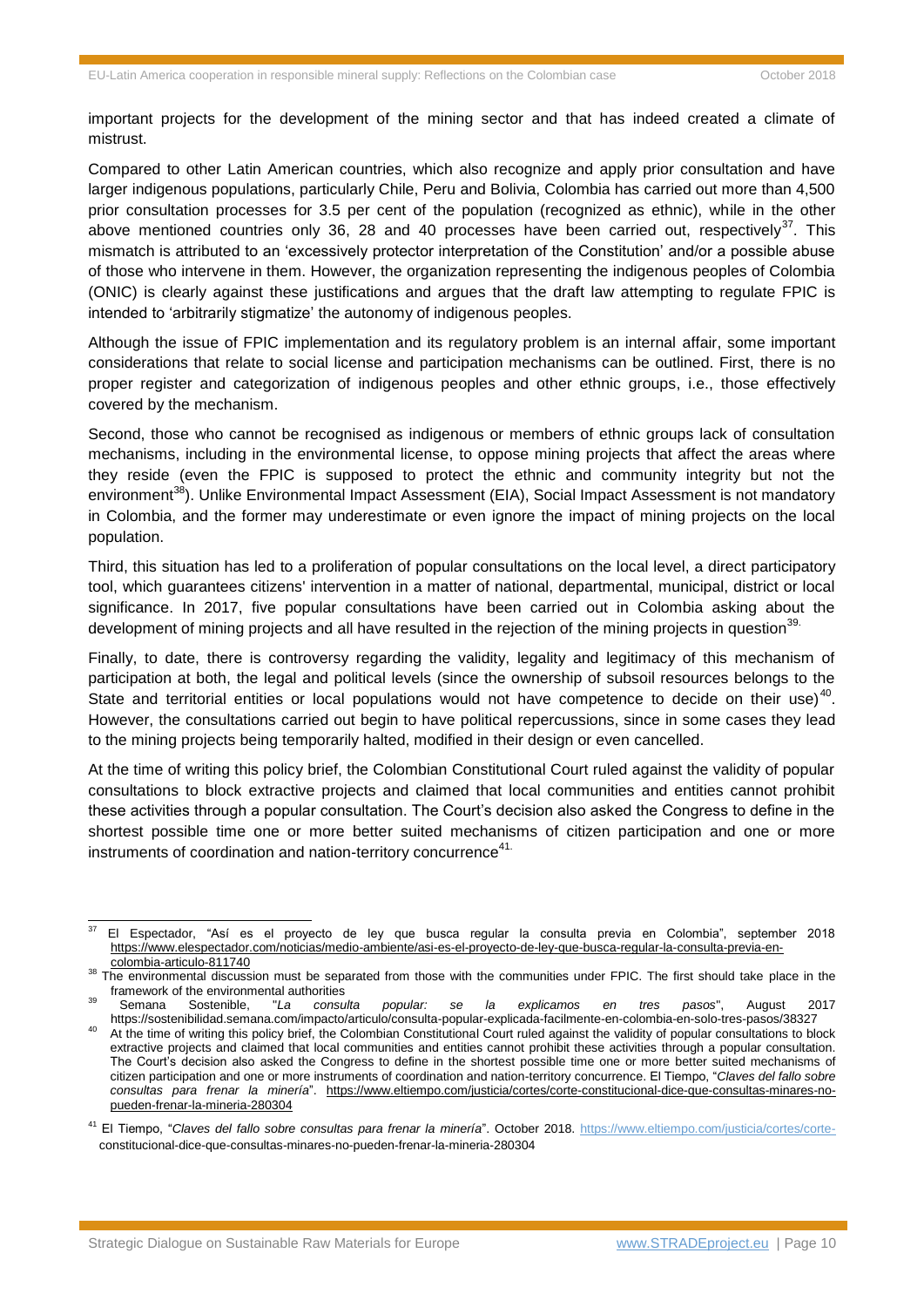Some major issues and challenges related to the social acceptance of mining and citizen participation were raised during the workshop. These might represent potential areas for cooperation:

- The bottom line of popular acceptance or opposition to mining is that the citizenry is not well informed and could be therefore easily influenced by a kind of "environmental mercenaries" who advocate against mining, making of these consultations an instrument to try to veto or curb mining projects. No significant effort has been made to make indifferent people aware of the potential of the mining sector, so a frank dialogue with the communities must be established. In addition, a "media bombardment" has caused great damage to the communities' perception of mining, so how to change these perspectives should be a priority for all stakeholders in the mining sector. This was signalled as a potential issue for cooperation.
- Obtaining a social license to operate must to be considered from the start of the exploration stage. This could increase the efficiency of the processes and can help to avoid non-informed discussions and significant investments for projects that would not take-off due to the lack of a social license to operate.
- In addition, experiences can be shared with other Latin American countries, such as Argentina, which has recently also faced many challenges in relation to local and indigenous communities due to the "lithium boom". In this regard, the Argentina coordinator of the Center for Sustainability Studies of the National University of San Martín and member of the IGF Executive Committee, Roberto Sarudiansky, said that early consultation with indigenous communities has allowed the social acceptance of lithium operations in the provinces of Jujuy, Salta and Catamarca "to be on the right track".

#### **5. Conclusions**

The workshop had an instructive component regarding the EU CMR and its implementation and potential impacts, and also allowed Colombian mining authorities to present the efforts and limitations of the governmental initiatives undertaken for ensuring responsible and sustainable mining supply. The support of the OECD in the implementation of the DDG, as well as other cooperation initiatives that align with these directives, have shown progresses, but have also further revealed the high level of risks in the mining sector in Colombia. Among others, the high presence of illegal mining, which continues to finance illegal groups, and the vulnerability of artisanal miners, who also argue that they do not have access to simplified information to facilitate the adoption of responsible practices or access markets for their products. The weight of community misinformation, legal loopholes and the lack of legitimate consultation mechanisms to participate in the decision making processes of mining projects has created a climate of mistrust and has fostered opposition to mining, which materialized in popular consultations that have come to stop mining operations. These dynamics and risks threaten the attraction of investments in the Colombian mining sector, despite the high relevance that the government has granted it within its national development strategy.

#### 5.1. Potential areas for EU support

Some observations and themes on which actors such as the EU can potentially support the sector in Colombia and Latin America were expressed during the workshop discussions:

- Accompanying measures on the EU CMR implementation are recommended and notably to potentially affected CAHRAs in Latin America. Support can be provided, inter alia, for the facilitation of compliance and cost sharing as well as certification of best practice cases. The impacts of the EU CMR on ASM producers in Latin American should be monitored.
- Some areas of specific relevance to the Colombian case (support to the monitoring of conflict dynamics and links with illegal mining) also show a high potential for EU's support to responsible mining.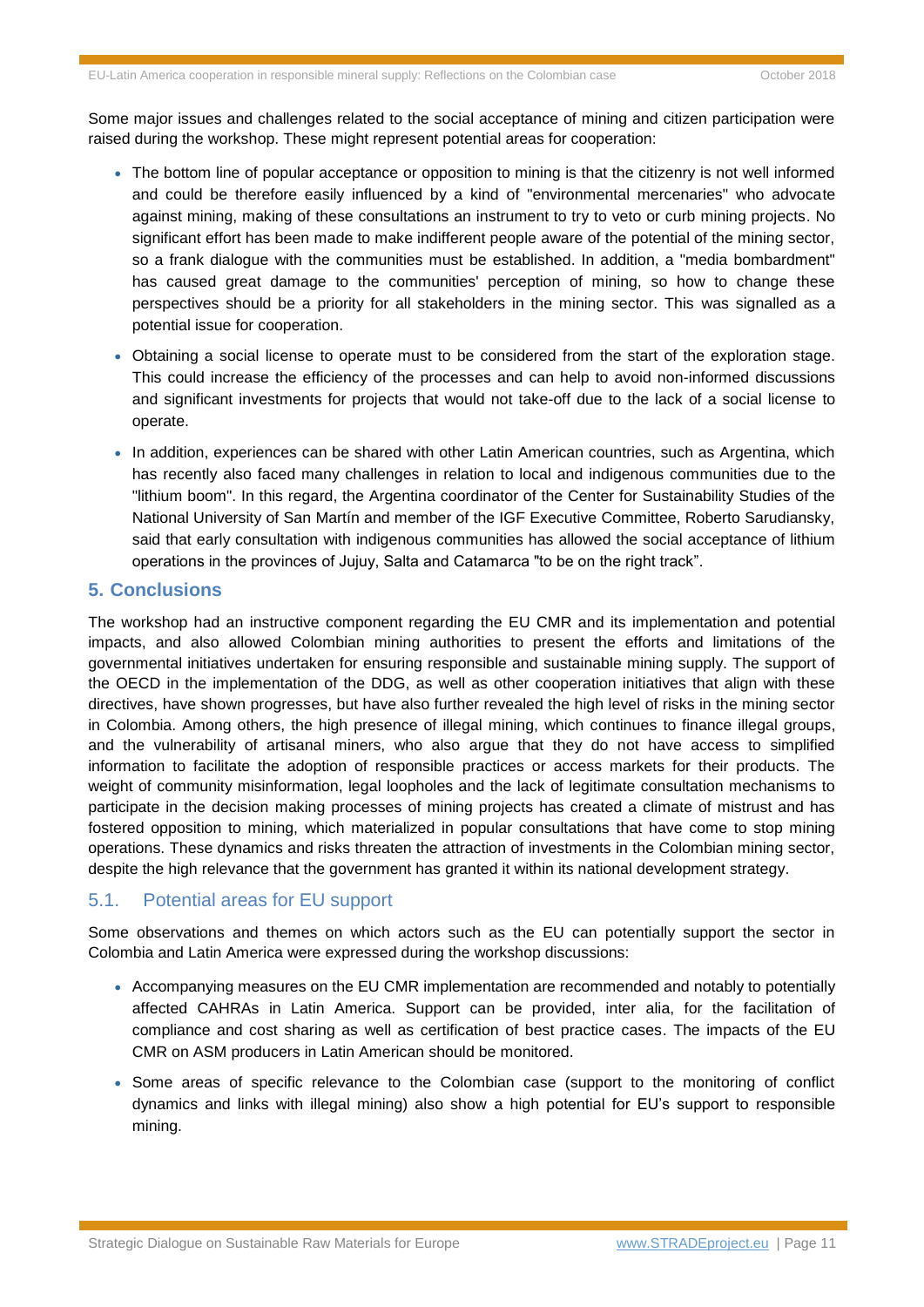- Awareness raising at the local level is needed. Multiple topics should be addressed: relevance and potential impacts of mining; jobs and revenues potentially generated at each step of the mining process; best practices in monitoring the different types of impacts at each stage are some examples.
- High environmental and social standards in the EU mining sector are the most highly valued by Latin American stakeholders, who often point to the exchange of experiences and best practices, and capacity building as natural formats of cooperation when it comes to the EU as a donor or partner.
- Strengthen the capacity (technical and human) of enforcement agencies so that laws and regulations can be applied correctly and not merely embodied on paper. Support to local institutional management.
- Coordination and alignment of national and local levels and territorial planning in keeping with a mining-induced development. Ensure that soil and subsoil planning are aligned and that discussions take place with communities. This could take the form of a centralised multi-purpose cadastre.
- At a regional level, to advocate for an insertion of the mining-related priorities into the political biregional agenda/process would facilitate the conceptualization of new cooperation programmes, projects and partnerships based on the current real demands, aligned with the Latin American national priorities and the related EU programmes in Latin America in related sectors, e.g. on business services, science and technology for development, renewable energies, waste management, which would indeed facilitate sustainability of the initiatives once the funding is finished. Otherwise, there is a risk that new measures could be perceived as "imposed" by an external (the EU) agenda and interests, not taking into consideration the region/countries. The very recent inclusion in bi-regional declarations of references to the need for joint action against illegal mineral trafficking and the opportunity for cooperation in earth observation is a good start. This trend, improved by the inclusion of other sector priorities, should be maintained.
- Building on existing initiatives for fostering promotion of investment between the EU and Latin America, capitalizing on the outcomes of the bi-regional diplomacy events on raw materials, METS and the [Mineral Development Network Platform.](https://www.mineralplatform.eu/)
- Support to productive reconversion (alternatives to mining or post mining) or harmonization of mining and other parallel economic activities (a good example is certified agro-mining cooperatives). While specific projects addressing these topics in isolation are not recommended, an important recommendation is to see the mining sector in its wider economic context and to include support measures for the mining sector in broader long-term rural and economic development programmes.

Some of the topics discussed above could be directly supported by the EU, e.g., through ODA, some could be addressed within knowledge networks facilitating the exchange of experiences and best practices without interfering with the national sovereignty of Latin American states.

#### 5.2. Areas beyond EU support

The workshop discussions also identified issues that are a current priority to facilitate responsible mining and mineral supply in Colombia. However, for some of them STRADE does not see a role for the EU, even if support is desired by Colombian stakeholders. On the one hand, because they are issues of the internal jurisdiction of the country and therefore it is the national government that is (or should be) addressing them, or because they are issues that other donors are addressing:

 Assistance needs were raised regarding market access for ASM miners: exports promotion, via a wide dissemination of simplified procedures, e.g. development of export guides, but mutually reinforcing with proper controls. OECD support to customs authorities is also a good example in this respect. Market access for ASM minerals could be supported too through private sector partnerships (for example BGI).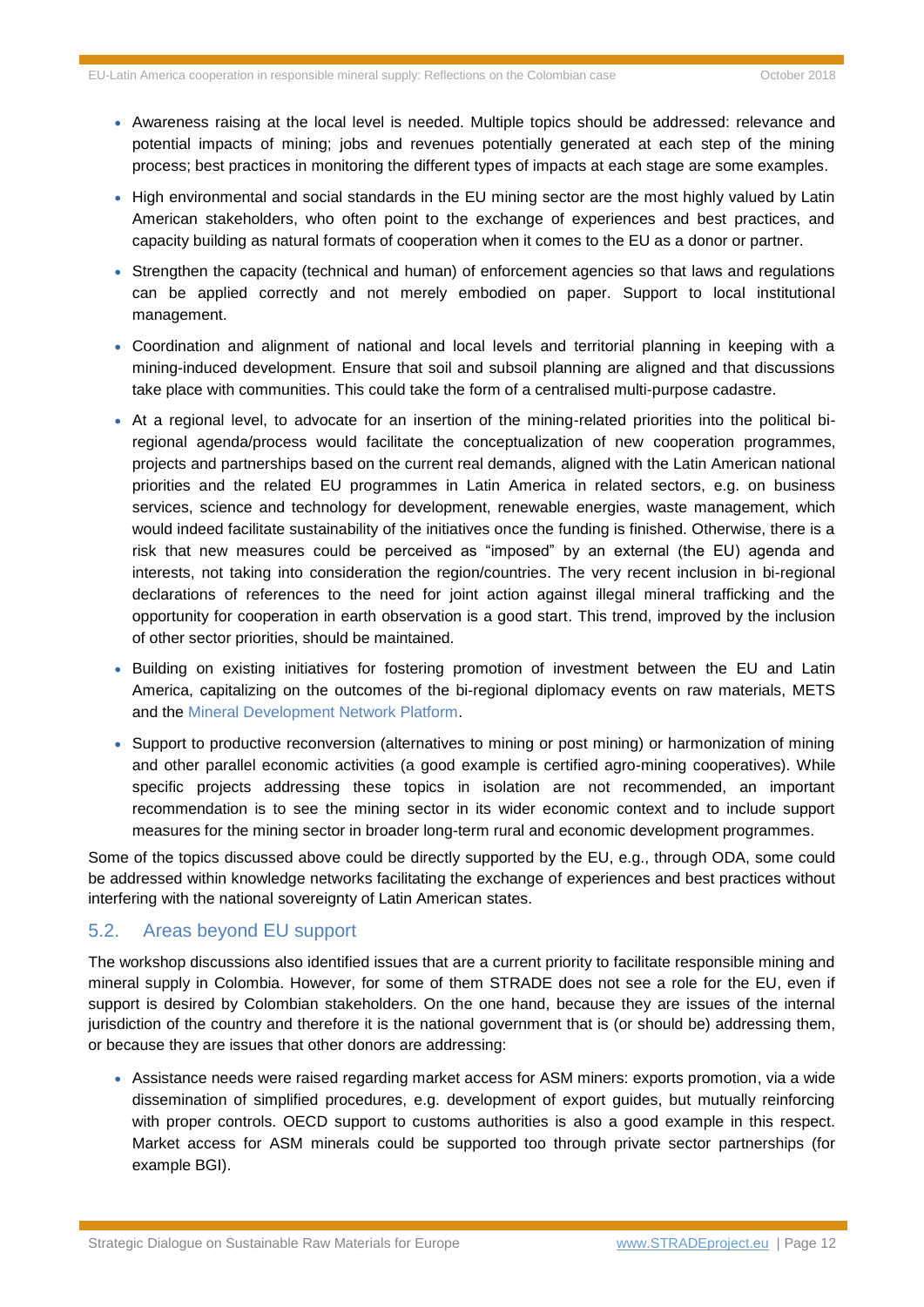- Community engagement initiatives, for instance via mediation through the participation of donor representatives in 'mesas de diálogo' and other dialogue spaces on mining matters.
- Women-oriented cooperation initiatives (e.g. awareness-raising on mercury abatement in ASM activities).